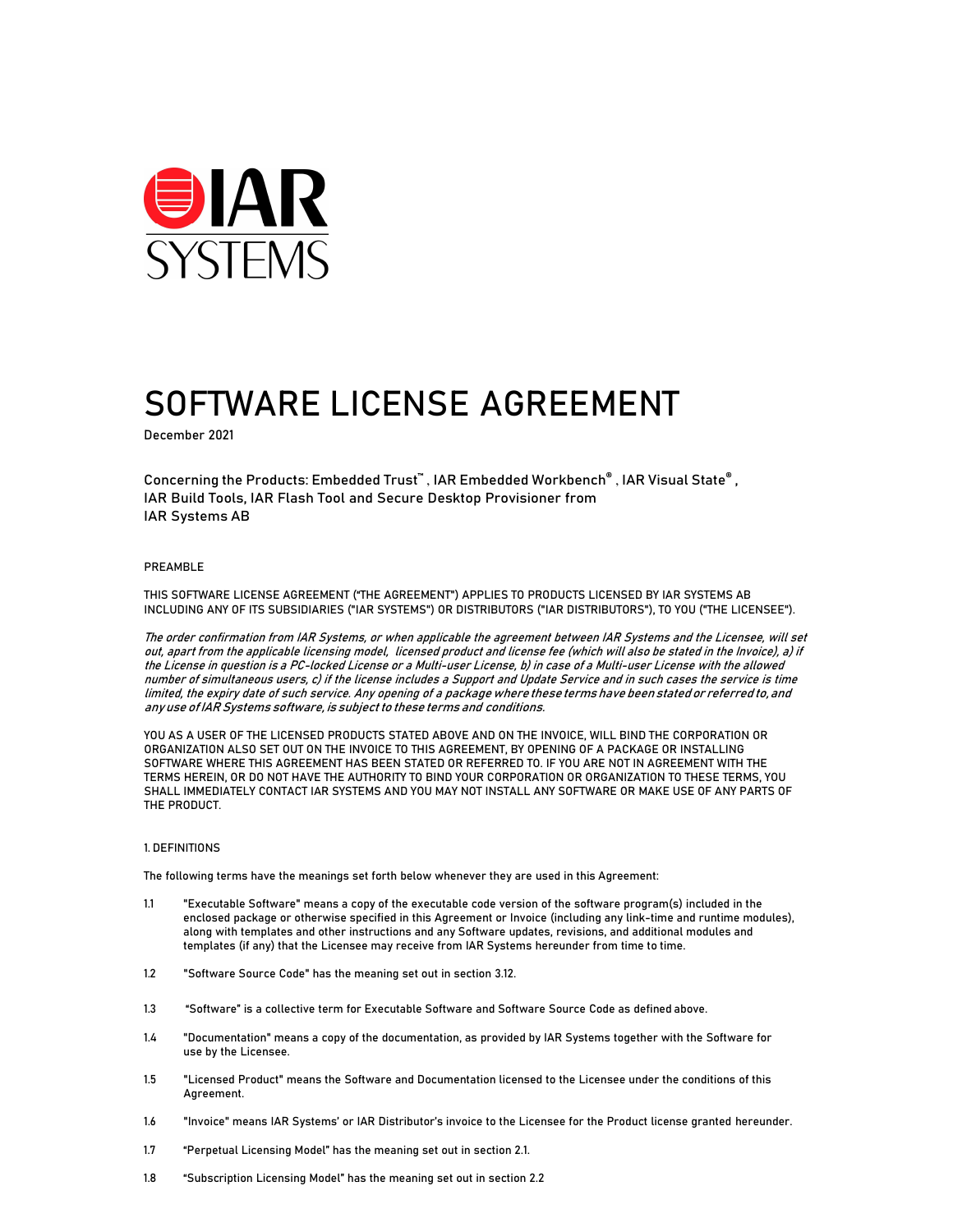- 1.9 "PC-locked License" has the meaning set out in section 3.2.
- 1.10 "Mobile License" has the meaning set out in section 3.3.
- 1.11 "Multi-user License" has the meanings set out in section 3.4.
- 1.12 "Network License" has the meanings set out in section 3.5.
- 1.13 "Global Network License" has the meanings set out in section 3.6.
- 1.14 "Concurrent Users" has the meaning as set out in section 3.7.
- 1.15 "IAR Build Tools" means a software allowing users to launch build jobs to a designated server on which these build jobs are performed.
- 1.16 "Build Server License" has the meaning as set out in section 3.8.
- 1.17 "Global Build Server License" has the meaning as set out in section 3.9.
- 1.18 "Concurrent Build Jobs" has the meaning as set out in section 3.10.
- 1.19 "Evaluation License" has the meanings set out in section 3.15.
- 1.20 "Site" means the physical premises of the Licensee within the borders of one city.
- 1.21 "Target Architecture" means the family or group of embedded micro-controller and micro-processor devices belonging to one processor architecture, as defined by its instruction set, and as specified on the Invoice.
- 1.22 "Support and Update Services" means the services set out in section 12.
- 1.23 "Hardware" means debug probes and Secure Desktop Provisioner

#### 2. TERM OF AGREEMENT

2.1 Perpetual Licensing Model: To the extent the licensing model is a perpetual model, the terms in this 2.1 shall apply.

 This Agreement shall become effective on the latest at the Licensee's receipt of the Software and shall remain in effect for an indefinite period in time, subject to the terms and conditions set out below – in particular the right of IAR Systems to terminate the Agreement upon Licensee's breach.

2.2 Subscription Licensing Model: To the extent the licensing model is a subscription model, the terms in this 2.2 shall apply.

This Agreement shall become effective on the latest at the Licensee's receipt of the Software and shall remain in effect, subject to the terms and conditions set out below – in particular the right of IAR Systems to terminate the Agreement upon Licensee's breach, until the first anniversary of the commencement date of this Agreement. At the end of that initial term, or any subsequent term thereof pursuant to a renewal under this Article, this Agreement shall be automatically renewed for successive periods of 12 months unless terminated by either of the Parties giving written notice to that effect to the other Party not later than 30 days prior to the expiry of the relevant term.

- 2.3 Registration of the Licensee as a rightful user of Licensed Products shall be made in accordance with applicable instructions from IAR Systems.
- 2.4 For the avoidance of doubt: For Software delivered with a temporary license key (for some products called quick start key) enabling use of the Software for a limited time, the Agreement terms shall have become effective, including but not limited to its payment terms and use restrictions, upon the Licensee's receipt of the Software, regardless of whether registration is made or not. (Evaluation licenses without obligation to pay any license fees, are available to the extent separately provided by IAR Systems.)

# 3. OWNERSHIP AND LICENSE GRANT

3.1 IAR Systems holds the copyright, trade secrets, and any other intellectual property rights which subsist in the Licensed Product and all copies thereof. No title or other rights in the Licensed Product (other than rights expressly granted herein) shall pass to the Licensee.

THE LICENSED PRODUCT IS LICENSED, NOT SOLD, TO THE LICENSEE FOR USE ONLY UNDER THE TERMS OF THIS AGREEMENT. THE LICENSEE ACKNOWLEDGES THAT THE LICENSED PRODUCT CONSISTS OF PROPRIETARY, UNPUBLISHED PRODUCTS OF IAR SYSTEMS, PROTECTED UNDER INTERNATIONAL COPYRIGHT AND TRADE SECRET LAWS.

3.2 PC-locked License; To the extent the relevant license granted is a PC-locked License, the terms in sections 3.2.a and 3.2.b shall apply.

A PC-locked License is a single-user license, locked to the computer where the Software is installed.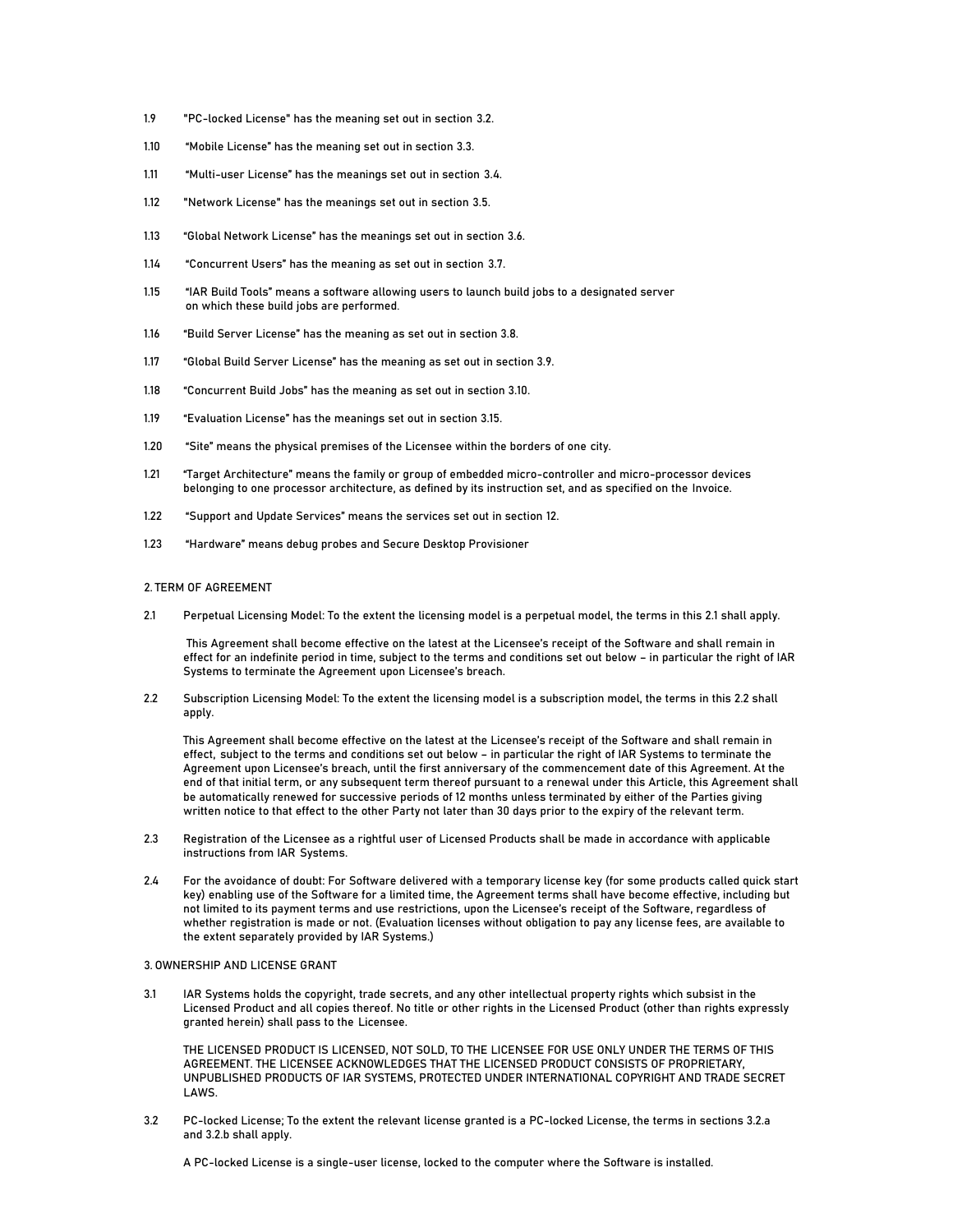- 3.2.a Subject to the terms and conditions of this Agreement, IAR Systems hereby grants to the Licensee a personal, nontransferable and non-exclusive PC-locked License to use the Software. The Licensee's number of authorized users of the Software under the PC-locked License, if more than one, is stated in the Invoice or otherwise in writing from IAR Systems.
- 3.2.b The PC-locked License may be used by the Licensee only on one single, self-contained computer unit (stationary or portable), designated through its IP number or other means of identification. A switch from the designated computer to another single computer may be allowed to transfer the license via a transfer program provided by IAR Systems within the license management system. The Software may not be accessed by users from any other computer units other than the computer unit designated as set forth in this section; through modem, Internet or any other means of network or remote access.
- 3.3 Mobile License: To the extent the relevant license granted is a Mobile License, the terms in sections 3.3.a and 3.3.b shall apply.

A Mobile License comes with a hardware lock (dongle). A hardware lock is a device to be attached to one of the computer's external ports, which allows the Licensee to move the license to another computer. A hardware lock is part of the product package only to the extent explicitly ordered.

- 3.3.a Subject to the terms and conditions of this Agreement, IAR Systems hereby grants to the Licensee a personal, non- transferable and non-exclusive Mobile License to use the Software. The Licensee's number of authorized users of the Software under the Mobile License, if more than one, is stated in the Invoice or otherwise in writing from IAR Systems.
- 3.3.b The Mobile License may be used by the Licensee only for one single user, but with the right to a switch from the designated computer to another single computer using a hardware lock. The Software may not be accessed by users from any other computer units other than the computer unit designated as set forth in this section; through modem, Internet or any other means of network or remote access.
- 3.4 Multi-user License; To the extent the relevant license granted is a Multi-user License, the terms in this section 3.4 shall apply.

Subject to the terms and conditions of this Agreement, IAR Systems hereby grants to the Licensee a personal, nontransferable and non-exclusive Multi-user License to use the Software. The Licensee's number of authorized users of the

Software under the Multi-user License, if more than one, is stated in the Invoice or otherwise in writing from IAR Systems or IAR Distributors.

- 3.5 A Network License is a Multi-user License, located on a single designated license server and used by multiple users on a network and at one Site only. The Network License is locked either to the computer where the license server Software runs, or to a hardware lock (dongle). The use of a hardware lock allows transfer of the Network License from one server to another server, in case of server failure. The Network License can be used on all client computers on the network where the Software is installed. However, the Network License is made for a maximum number of concurrent users.
- 3.6 A Global Network License is a Multi-user License, located on a license server and used by multiple users on a network that can be accessed from multiple Sites globally. The Global Network License is locked either to the computer where the license server Software runs, or to a hardware lock (dongle). The use of a hardware lock allows transfer of the Global Network License from one server to another server, in case of server failure. The Global Network License can be used on all client computers on the network where the Software is installed. However, the Global Network License is made for a maximum number of concurrent users.
- 3.7 Concurrent Users; For Products that are Executable Software and licensed as Network Licenses, the license server Software, keeps track of the number of current users. A user session of an Executable Software is always a minimum of thirty (30) minutes, and is deemed to last for an additional thirty (30) minutes after the last license activation by the license server. For Products including Software Source Code, the Software shall be deemed in (concurrent) use on a computer when it is loaded into temporary memory (i.e. RAM) or installed into the permanent memory (e.g., hard disk, CD-ROM, or other storage device) of that computer.
- 3.8 Build Server License. Is a license that allows users to launch build jobs to a designated server, located on a local license server and accessible at one site only, on which these build jobs are performed using the IAR Build Tools. The Build Server license is locked either to the computer where the license software runs, or to a hardware lock (dongle). The usage of a dongle allows transfer of the Build Server License from one server to another, in case of server failure. The Build Server License can be used from all client computers within the same site on the local network where the software is installed. However, the Build Server License is limited to a maximum number of concurrent build jobs.
- 3.9 Global Build Server License. Is a license that allows users to launch build jobs to a designated server, located on a license server that is accessible from multiple Sites globally, on which these build jobs are performed using the IAR Build Tools. The Global Build Server license is locked either to the computer where the license software runs, or to a hardware lock (dongle). The usage of a dongle allows transfer of the Build Server License to another, in case of server failure. The Global Build Server License can be used from all client computers on the network where the software is installed. However, the Global Build Server License is limited to a maximum number of concurrent build jobs.
- 3.10 Concurrent Build jobs. For products that are Executable Software and licensed as a Build Server License, the license server Software, keeps track of the number of simultaneous build jobs. A build job session of an Executable Software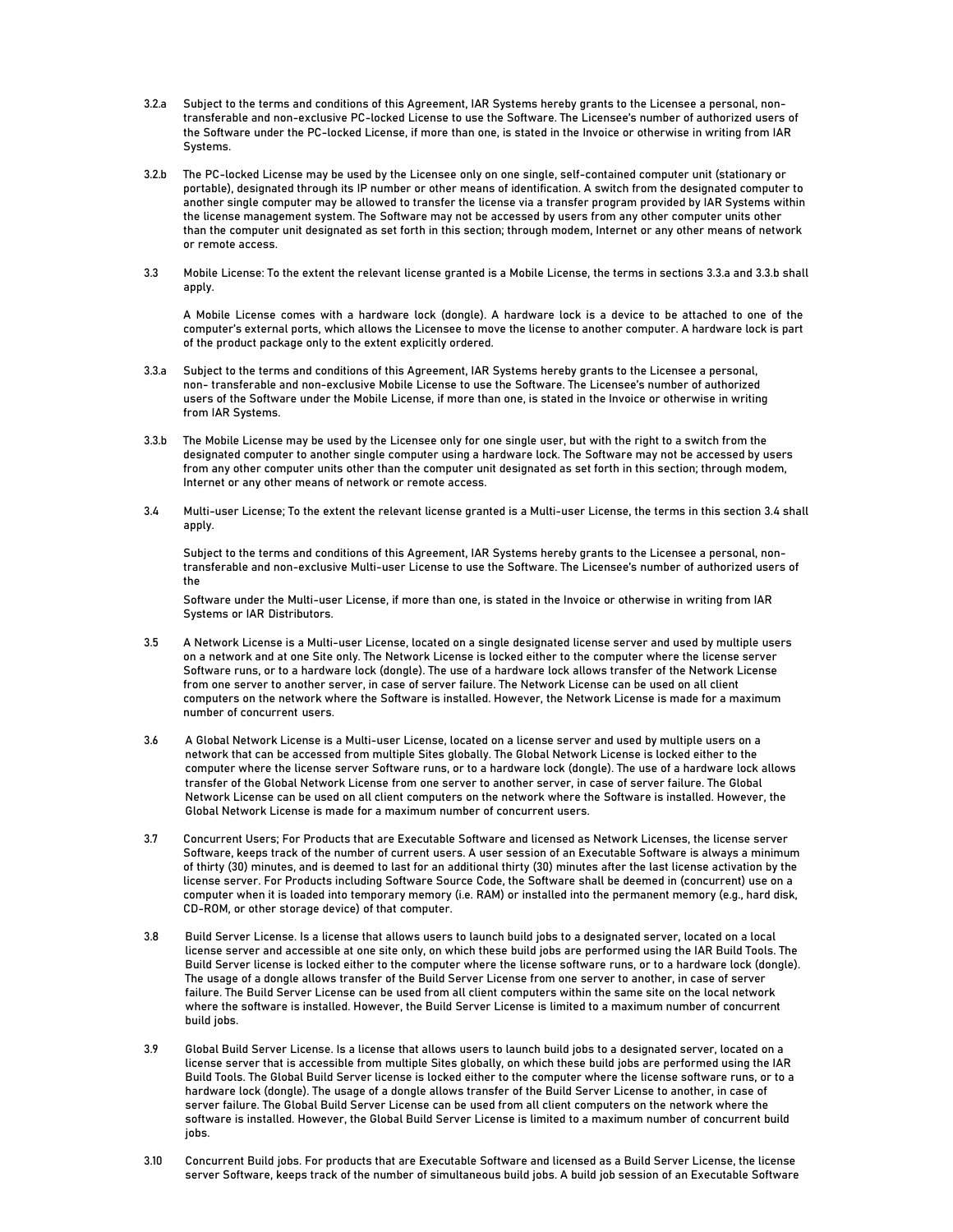is always a minimum of 30 minutes, and is deemed to last for an additional 30 minutes after its last license activation by the license server.

- 3.11 Commuter License; For Products released in 2012 and later including a new license management system (LMS), the terms and conditions of this section 3.11 shall apply. Subject to the terms and conditions of this Agreement , IAR Systems hereby grants to the Licensee a personal, non-transferable and non-exclusive license to use the Software. A Commuter license permits a temporary use of a Network License on a personal computer not connected to the network for up to 15 days. The Commuter License permits the use of the Product outside the designated Site.
- 3.12 Source Code License: If the Licensee receives hereunder contained Software modules or components in source code format ("Software Source Code"), the following shall apply to such Software Source Code, in addition to all other provisions of this Agreement: IAR Systems hereby grants to the Licensee a personal, non-transferable and nonexclusive license to reproduce, make derivate works of, and use such Software Source Code only in conjunction with the Product and the Software Source Code or any derivative works thereof. The Software Source Code may only be compiled and linked with products from IAR Systems, and only in accordance with the provisions on such use set out in the Documentation and/or this Agreement. The Licensee is strictly prohibited to make any other use of the Software Source Code. Any breach of this section 3.12 shall be considered a material breach of this Agreement.

THE LICENSEE ACKNOWLEDGES THAT THE SOFTWARE SOURCE CODE EMBEDS COPYRIGHTED AND PROPRIETY INFORMATION OF IAR SYSTEMS, AND THAT MAKING SOFTWARE SOURCE CODE ACCESSIBLE TO OTHERS OUTSIDE THE SCOPE OF THIS AGREEMENT, BY THE NATURE OF SOURCE CODE, MAY SEVERELY DAMAGE THE INTELLECTUAL PROPERTY RIGHTS OF IAR SYSTEMS, AND AGREES TO COMPENSATE IAR FOR ALL DAMAGE RESULTING FROM SUCH BREACH, THAT CAN BE REASONABLY SUBSTANTIATED BY IAR.

The Licensee shall keep and protect the Software Source Code with at least the same degree of care as the Licensee protects its own proprietary source code, as further specified in section 5.

- 3.13 If the Product the Licensee receives hereunder contains Third Party-Owned software, the use of such Third Party-Owned software may be restricted to a specific Target Architecture. See section 11.2 below.
- 3.14 Back-up Copies: The Licensee may make back-up copies of the Software in machine executable code form, only to be used in the event and to the extent that the copy of the Software received from IAR Systems fails to function, is lost, damaged, or destroyed. Except as expressly permitted in this Agreement, (a) the Licensee will not make any other copies of the Software and will not allow, authorize, or assist others to copy any part or all of the Software in any form without the prior written approval of IAR Systems, and (b) the Licensee will not make any more copies than are necessary to form part of a reasonable back-up cycle for the Licensee. Back-up copies of the Software may be kept by the Licensee in a bank deposit or other such secure place as is normally used by the Licensee for storage of its computer program back-ups. The rights for the Licensee under this section shall not in any case include any measures to affect or decrease the function of the software protection included in the Software.
- 3.15 Evaluation License: Subject to the terms and conditions of this Agreement, IAR Systems hereby grants to the Licensee a personal, non-transferable and non-exclusive license to use the Software for testing and evaluation purposes. Any other use than for testing and evaluation is prohibited. IAR Systems has no obligation to provide support or related services and no warranties.

IN NO EVENT SHALL IAR SYSTEMS BE LIABLE TO THE OTHER FOR ANY DIRECT, INDIRECT, INCIDENTAL, SPECIAL, CONSEQUENTIAL, PUNITIVE OR TORT DAMAGES OF ANY NATURE OR KIND WHATSOEVER, INCLUDING BUT NOT LIMITED TO LOST PROFITS, IN CONNECTION WITH OR ARISING OUT OF THE USE OR PERFORMANCE OF SOFTWARE, SUPPORT MATERIALS, OR THE PROVISION OF SERVICES, EVEN IF THE OTHER PARTY HAS BEEN ADVISED OF THE POSSIBILITY OF SUCH DAMAGES.

Section 11 in this Software License Agreement may also apply to an Evaluation License.

# 4. LICENSE RESTRICTIONS

- 4.1 The Licensee may not remove, make emulations, reverse engineer, decompile, or disassemble the Executable Software. Licensee is not allowed to derive the source or assembly code of software files provided in executable or object formats. The Licensee accepts that all information gained about the Software is the valuable intellectual property of IAR Systems and as such must be treated as confidential as described under section 5. The Licensee warrants that it will not sell, license, lease, rent, loan, lend, transmit, network, communicate, or otherwise distribute or transfer the Software in any manner to any third party whether on a permanent or temporary basis, except as explicitly stated in this Agreement. Furthermore the Licensee warrants that it will not use or permit the use of (including without limitation by time sharing or network use) the Software for the benefit of any entity other than the Licensee; or in a computer service business; make unauthorized copies of the Documentation; make verbal or media translations of the documentation; make telecommunications data transmissions of the Software; use long-haul gateways on any central processing unit on which the Software is used. The Licensee is also expressly prohibited from adapting, modifying, revising, improving, upgrading, enhancing, and creating derivative works of the Executable Software for any purpose including error correction or any other type of maintenance.
- 4.2 The Licensee shall keep records of the Licensee's use of Software. The Licensee shall make the records available to either IAR Systems or a neutral third party on reasonable notice, as agreed between the parties. In the case of a neutral third party audit, IAR Systems and Licensee shall in good faith mutually appoint an auditor. Should such an agreement not be reached within 60 days after IAR Systems notice, then the parties agree to have Business Software Alliance conduct such an audit, or itself elect an auditor. The Licensee will permit IAR Systems or a third party, as the case may be, to have access to the Licensee's records and computer systems and to use software audit tools on the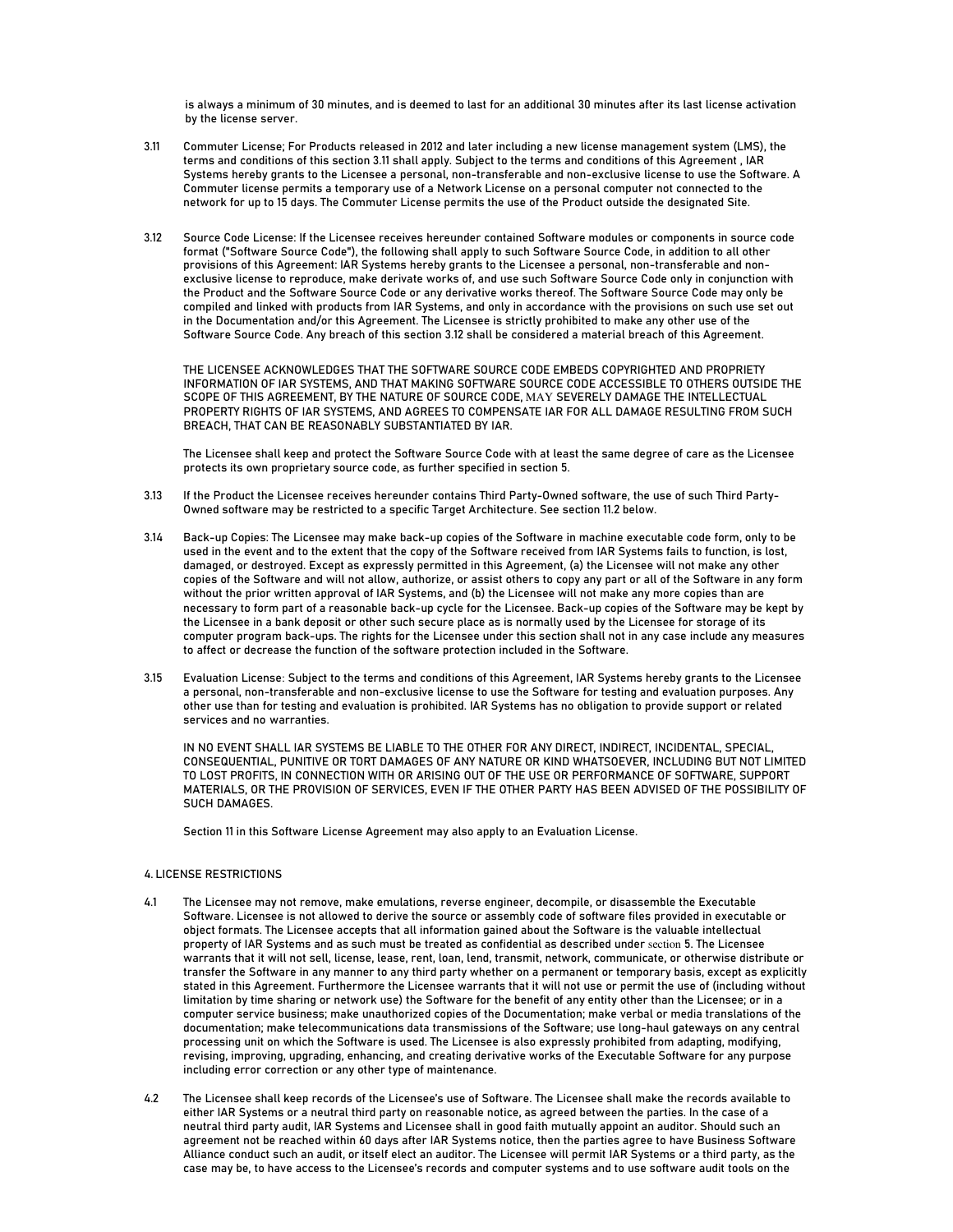Licensee's systems to ensure that the Licensee is using its software in accordance with the applicable license terms. Upon the Licensee's request, the party conducting the audit with the Licensee shall enter into a non-disclosure agreement with the Licensee, to protect the Licensee's propriety and/or confidential information. Information retrieved and/or conveyed to IAR Systems as a result of such an audit as here described shall be limited as to only ensure that the Licensee is using its software in accordance with the applicable license terms, or evidence of the contrary.

- 4.3 Subject to the other terms herein, and with the Licensee as fully responsible for all actions or omissions of such a consultant, Licensee may let a consultant use the Software for work solely on behalf of the Licensee for the licensed purpose and provided that the Software is not used for any other purpose or third party.
- 4.4 If the Licensed Product contains support for security technologies, the use of the Licensed Product may be subject to supplemental terms available at https://www.iar.com/knowledge/support/licensing-information/
- 4.5 Perpetual Licensing Model: To the extent the licensing model is a perpetual model, the terms in this section 4.5 shall apply.

Upon each and every breach by the Licensee hereunder a contractual penalty amounting to 200% for breach under sections 3.2, 3.3, 3.4, 3.5, 3.6, 3.8, 3.9, 3.14, 4.1, 4,3 or 4.4 and 1000% for breach under section 3.12 of the applicable licensee fee under the relevant Invoice is payable by the Licensee to IAR Systems. In case IAR Systems' actual damage due to the breach would exceed this amount, also the remainder shall be paid by the Licensee, see also section 3.12.

4.6 Subscription Licensing Model: To the extent the licensing model is a subscription model, the terms in this section 4.6 shall apply.

Upon each and every breach by the Licensee hereunder a contractual penalty amounting to 200% for breach under sections 3.2, 3.3, 3.4, 3.5, 3.6, 3.8, 3.9, 3.14, 4.1, 4,3 or 4.4 and 1000% for breach under section 3.12 of an amount equal to the aggregate annual license fee for the software paid by the licensee for the past one-year period is payable by the Licensee to IAR Systems. In case IAR Systems' actual damage due to the breach would exceed this amount, also the remainder shall be paid by the Licensee, see also section 3.12.

# 5. CONFIDENTIALITY

5.1 The Licensee agrees that all material and information relating to the Software is made available for the use solely under and in accordance with this Agreement. The Licensee has no right at any time during or after cancellation or termination of this Agreement to disclose such material and/or information relating to the Software, whether directly or indirectly, to any third party without IAR Systems' prior written approval. The Licensee shall hold harmless, defend, and indemnify IAR Systems from and against any and all losses, costs, damages, and expenses arising out of or in connection with the Licensee's failure to comply with requirements of this section 5. The Licensee's confidentiality obligations hereunder shall survive cancellation or termination, for any reason, of this Agreement.

# 6. PAYMENT TERMS AND CONDITIONS

- 6.1 In consideration of the rights granted and services rendered by IAR Systems under this Agreement, the Licensee shall pay the license fees for the Software as specified in the Invoice. Payments are to be made according to the payment schedule stated in the Invoice, or if not stated, invoices are payable within 30 days of the invoice date.
- 6.2 If the Licensee fails to effect payment within the stipulated time, IAR Systems or IAR Distributors shall be entitled to a) charge interest after due date as stated in the Invoice, or if not stated in the invoice, the interest charged will be the reference rate set by Sweden's central bank (the Riksbank) + 8%. b) postpone the fulfilment of any of its own obligations until payment is made, and/or c) terminate the Agreement by notice in writing to the Licensee and recover from the Licensee any and all loss incurred.
- 6.3 All prices are exclusive of, and the Licensee is responsible for, all fees and taxes, including custom duties, importation fees, sales, use, withholding, gross revenue, and like taxes, dues, and charges assessed or incurred in connection with the provision of goods and services under this Agreement.

# 7. LIMITED WARRANTY

- 7.1 IAR Systems warrants that the media on which the Software is recorded upon receipt by the Licensee will be free from defects in materials and faulty workmanship under normal use for a period of ninety (90) days from the date of delivery to the Licensee. During this warranty period IAR Systems will, at its option, after its receipt of the media in return, repair or replace, free of charge, defective media upon which the Software was supplied and record a copy of the Software on the repaired or replacement media. Said repair or replacement shall be the Licensee's exclusive remedy under this media warranty. Notwithstanding the foregoing, IAR Systems shall have no responsibility to repair or replace a media which, in IAR Systems' opinion, has been damaged by the Licensee by accident, abuse, or as a result of attempted self-maintenance service.
- 7.2 IAR Systems warrants that the Hardware upon receipt by the Licensee will be free from defects in materials and faulty workmanship under normal use for a period of twelve (12) months from the date of delivery to the Licensee. During this warranty period IAR Systems will, at its option, after its receipt of the Hardware in return, repair or replace, free of charge, defective Hardware. Said repair or replacement shall be the Licensee's exclusive remedy under this Hardware warranty. Notwithstanding the foregoing, IAR Systems shall have no responsibility to repair or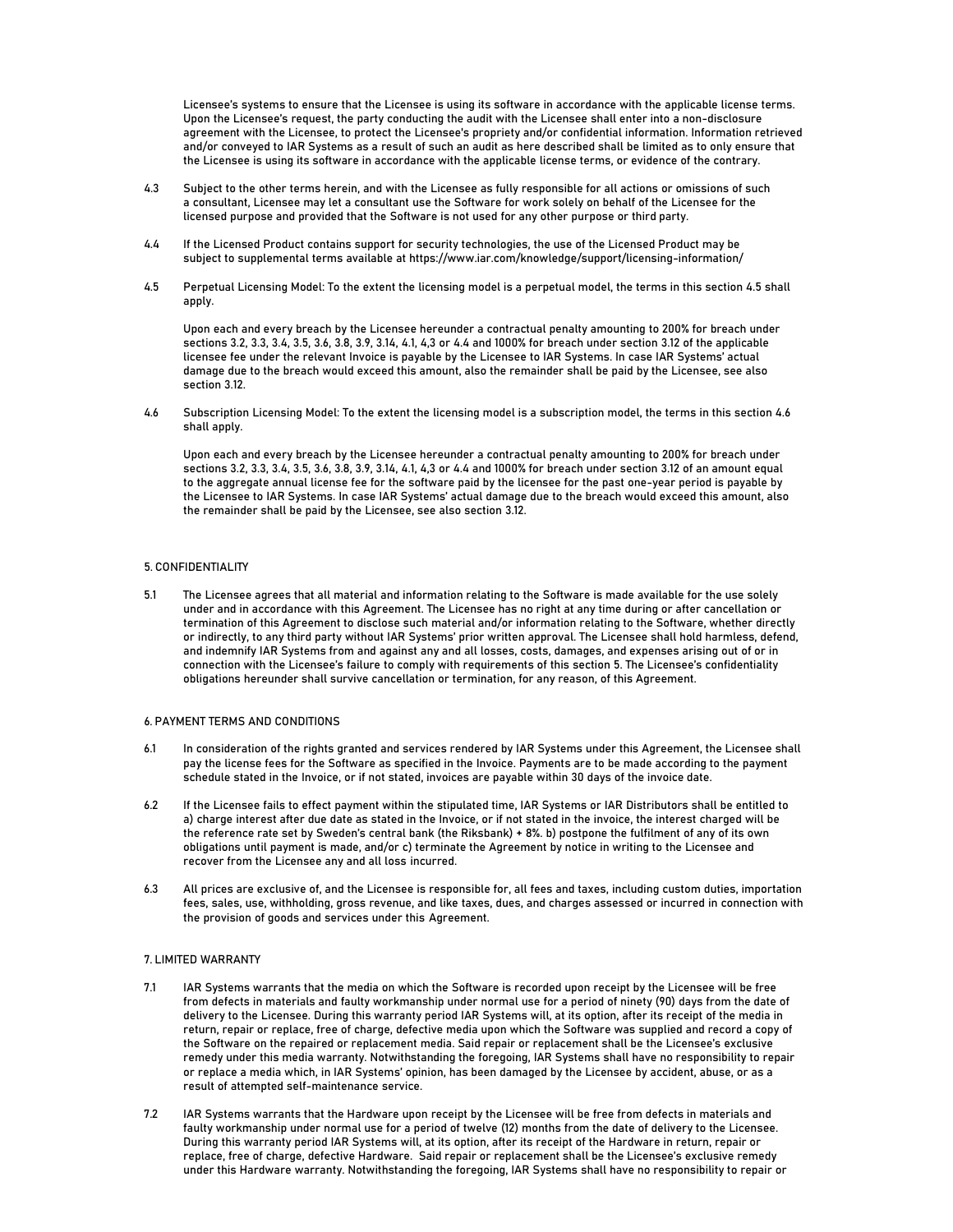replace a Hardware which, in IAR Systems' opinion, has been damaged by the Licensee by accident, abuse, or as a result of attempted self-maintenance service.

- 7.3 IAR Systems does not warrant that the Software will meet the Licensee's requirements or that the operation of the Software will be uninterrupted and error free. The Licensee is solely responsible for the selection of the Software to achieve its intended results or for the results actually obtained.
- 7.4 The above warranty does not apply to conditions resulting from improper use, external causes, including service or modifications not performed by IAR Systems or a contractor appointed by IAR Systems, or operation outside the specified environmental parameters. IAR Systems will not be responsible for operation of the Software other than on the host equipment specified in the Invoice and in conjunction with the operating environment designated for each version of the Software. Minor deviations from the above warranty, which are of little importance for the intended use of the Software and which do not cause more than minor inconvenience for the Licensee shall not be considered as breaches of the above warranty.
- 7.5 THE ABOVE WARRANTY IS IAR SYSTEMS' ONLY WARRANTY WITH REGARD TO THE SOFTWARE AND HARDWARE AND THIS AGREEMENT AND, SAVE AS PROVIDED IN THIS AGREEMENT, NO OTHER WARRANTY OR CONDITION, EXPRESSED OR IMPLIED, WILL APPLY, AND THE LICENSEE WILL NOT RAISE ANY OTHER CLAIMS BASED ON THE PERFORMANCE OR LACK OF PERFORMANCE OF THE SOFTWARE. IAR SYSTEMS SPECIFICALLY EXCLUDES ALL OTHER WARRANTIES, REPRESENTATIONS OR UNDERTAKINGS, EXPRESS, IMPLIED OR STATUTORY, INCLUDING BUT NOT LIMITED TO ANY IMPLIED WARRANTIES OF MERCHANTABILITY OR FITNESS FOR A PARTICULAR PURPOSE, ABILITY TO ACHIEVE A PARTICULAR RESULT, OR OF ANY OTHER WARRANTY OBLIGATION ON THE PART OF IAR SYSTEMS.
- 7.6 IAR Systems expressly disclaims any liability for any hardware or software solutions at the Licensee which may affect the performance of the Software, including but not limited to network configurations.
- 7.7 The provisions of this section 7 shall survive any expiration or termination of this Agreement.

#### 8. INTELLECTUAL PROPERTY INFRINGEMENT

- 8.1 IAR Systems will in the way set out in section 8.2, and subject to all limitations therein, act on any action brought against the Licensee to the extent it is based on a claim that the Software as it exists on the date of the Invoice infringes any patent or copyright duly issued under the laws of the country under which IAR Systems or the Licensee is organized.
- 8.2 IAR Systems shall, in the way set out below, as sole remedy, act on a third-party claim that the Software infringes the intellectual property rights of such party, provided that IAR Systems is given prompt notice of such claim and is given information, reasonable assistance, and sole authority to defend or settle the claim. IAR Systems may at its option obtain the right for the Licensee to continue using the infringing Licensed Product, replace or modify the infringing Licensed Product until it becomes non-infringing, or if such replacement or modification is not reasonably available, terminate this license with respect to the infringing Licensed Product and provide for a reasonable refund of fees paid by the Licensee to IAR Systems for the Licensed Product so affected.
- 8.3 IAR Systems shall not have any liability if the alleged infringement arises out of unauthorized use of the Software, postdelivery, non-IAR Systems modifications, or the combination with other products or devices not furnished by IAR Systems. THE OBLIGATIONS STATED IN THIS SECTION ARE IAR SYSTEMS' SOLE LIABILITIES AND THE LICENSEE'S SOLE REMEDIES FOR INFRINGEMENT OF PATENTS AND COPYRIGHTS. FOR THE AVOIDANCE OF DOUBT: THE LIABILITY OF IAR SYSTEMS UNDER THIS SECTION 8, IN THE CASE OF A PERPETUAL LICENSING MODEL, MAY NEVER EXCEED THE LICENSE FEE PAID BY THE LICENSEE, AND, IN THE CASE OF A SUBSCRIPTION LICENSING MODEL, MAY NEVER EXCEED AN AMOUNT EQUAL TO THE AGGREGATE ANNUAL LICENSE FEE PAID BY THE LICENSEE FOR THE PAST ONE-YEAR PERIOD.

# 9. FORCE MAJEURE

9.1 Either party shall be excused from fulfilment of any obligation under this Agreement only to the extent that and for so long as such performance is prevented or delayed by an industrial dispute or any other cause beyond its reasonable control, such as, but not limited to, riots, floods, war, warlike hostilities, fires, embargo, shortage of labor, power, fuel, means of transportation, or common lack of other necessities ("Force Majeure Event"). A party wishing to claim relief under this section shall forthwith notify the other party in writing of the Force Majeure Event..

# 10. LIMITATION OF LIABILITY

- 10.1 THE USE OF THE SOFTWARE AND ALL CONSEQUENCES ARISING THEREFROM IS THE SOLE RESPONSIBILITY OF LICENSEE. IAR SYSTEMS SHALL NOT BE LIABLE TO THE LICENSEE FOR ANY LOSS OR DAMAGE CAUSED ARISING DIRECTLY OR INDIRECTLY IN CONNECTION WITH THE SOFTWARE, THE USE OF THE SOFTWARE, OR OTHERWISE.
- 10.2 PERPETUAL LICENSING MODEL: TO THE EXTENT THE LICENSING MODEL IS A PERPETUAL MODEL, THE TERMS IN THIS SECTION 10.2 SHALL APPLY.

IAR SYSTEMS' LIABILITY VIS-À-VIS THE LICENSEE UNDER THIS AGREEMENT SHALL UNDER ALL CIRCUMSTANCES BE LIMITED TO FIFTY (50) PER CENT OF THE LICENSE FEE FOR THE SOFTWARE PAID BY THE LICENSEE HEREUNDER, PROVIDED HOWEVER THAT IF SECTION 8 IS APPLICABLE THE TOTAL LIABILITY OF IAR SYSTEMS HEREUNDER MAY INSTEAD NEVER EXCEED 100% OF THE LICENSE FEE PAID BY THE LICENSEE HEREUNDER FOR SUCH SOFTWARE.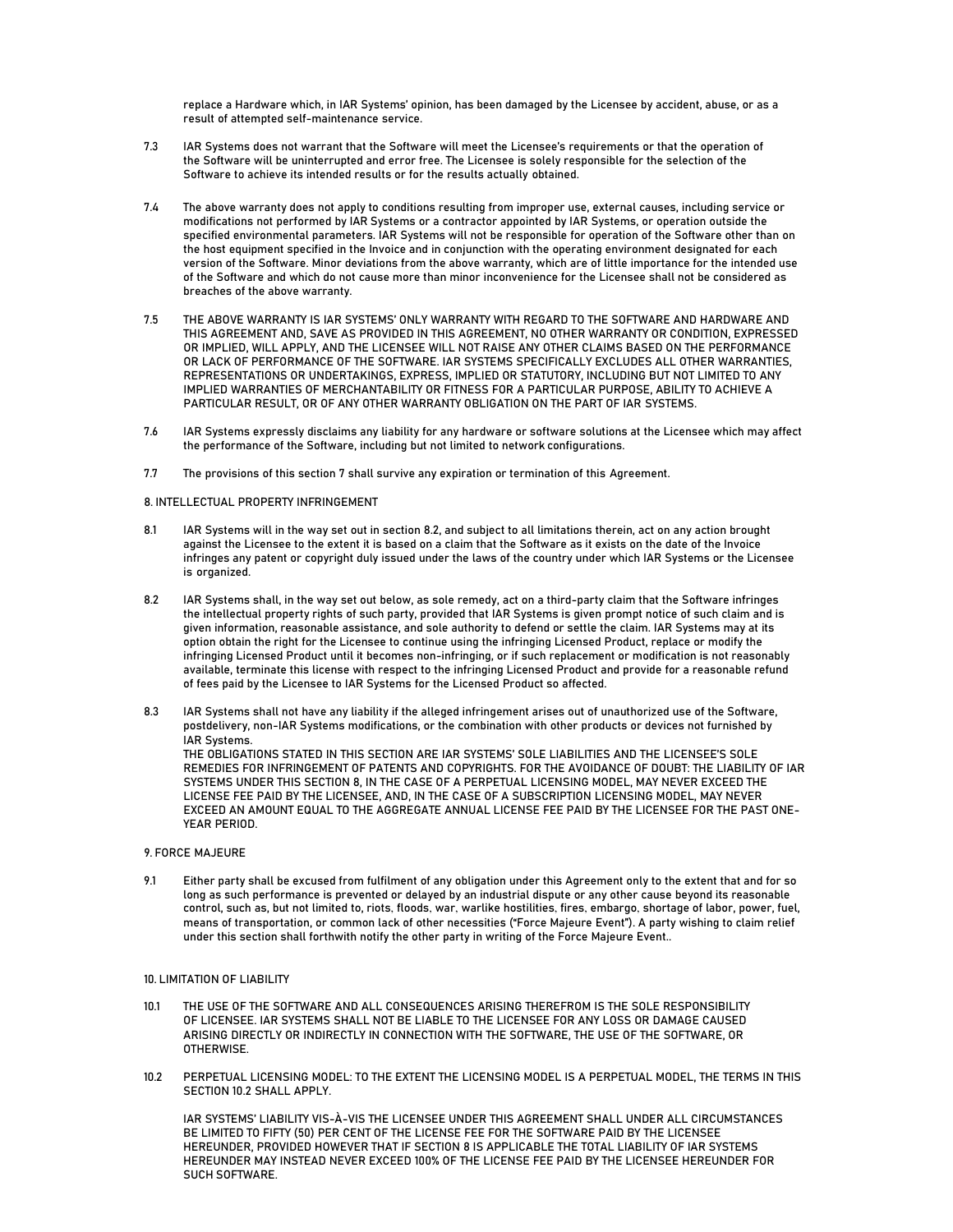10.3 SUBSCRIPTION LICENSING MODEL: TO THE EXTENT THE LICENSING MODEL IS A SUBSCRIPTION MODEL, THE TERMS IN THIS SECTION 10.3 SHALL APPLY

IAR SYSTEMS' LIABILITY VIS-À-VIS THE LICENSEE UNDER THIS AGREEMENT SHALL UNDER ALL CIRCUMSTANCES BE LIMITED TO FIFTY (50) PER CENT OF AN AMOUNT EQUAL TO THE AGGREGATE ANNUAL LICENSE FEE PAID BY THE LICENSEE FOR THE PAST ONE-YEAR PERIOD, PROVIDED HOWEVER THAT IF SECTION 8 IS APPLICABLE THE TOTAL LIABILITY OF IAR SYSTEMS HEREUNDER MAY INSTEAD NEVER EXCEED 100% OF AN AMOUNT EQUAL TO THE AGGREGATE ANNUAL LICENSE FEE PAID BY THE LICENSEE FOR THE PAST ONE-YEAR PERIOD FOR SUCH SOFTWARE.

- 10.4 IAR SYSTEMS SHALL IN NO EVENT BE LIABLE TO THE LICENSEE UNDER THIS AGREEMENT FOR ANY SPECIAL, INDIRECT, INCIDENTAL, OR CONSEQUENTIAL DAMAGES UNDER ANY LEGAL THEORY, SUCH AS LOSS OF DATA, USE AND/OR PROFITS, BUSINESS INTERRUPTION OR DOWNTIME COSTS AND CAPITAL COSTS OR CLAIM OF THIRD PARTY, WHETHER ON ACCOUNT OF DEFECTS, PERFORMANCES, NON-PERFORMANCES, DELAYS, PERSONAL INJURIES, PROPERTY DAMAGES, OR OTHERWISE, REGARDLESS WHETHER IAR SYSTEMS HAS BEEN ADVISED OF THE POSSIBILITY OF SUCH DAMAGES.
- 10.5 NOTHING IN THIS AGREEMENT SHALL EXCLUDE OR LIMIT THE LIABILITY UNDER APPLICABLE COMPULSORY LAW OF IAR SYSTEMS FOR DEATH OR PERSONAL INJURY RESULTING FROM ITS NEGLIGENCE.
- 10.6 The provisions of this section 10 shall survive the cancellation or termination of this Agreement.

# 11. THIRD PARTY RIGHTS

- 11.1 The Licensed Product may include Eclipse materials. This Agreement does not apply to such Eclipse materials and this is not included in the term "Software" under this Agreement. The Licensee agrees to comply with all terms and conditions imposed on you in respect of such Eclipse materials.
- 11.1.1 The Eclipse materials are licensed under the terms of the Eclipse Public License (EPL), Version 1.0, a copy of which is included in the Eclipse materials and also available at http://www.opensource.org/licenses/eclipse-1.0.php.
- 11.2 The Licensed Product may include other Third Party-Owned software. In addition to all other provisions of this Agreement the Third Party-Owned software shall also be subject to the supplemental terms and conditions governing such Third Party-Owned software. These supplemental terms add to the terms of this Agreement and shall supersede any inconsistent or conflicting terms in this Agreement as they pertain to the Third Party-Owned software. If the Product the Licensee receives hereunder contains Third Party-Owned software the Licensee agree to comply with all terms and conditions imposed on you in respect of such Third Party-Owned software.
- 11.2.1 The Third Party-Owned Software is subject to the supplemental terms of each Third Party licensor and a copy of these supplemental terms is available at https://www.iar.com/knowledge/support/licensing-information/thirdparty-license-agreements/ .

#### 12. SUPPORT AND UPDATE AGREEMENT (SUA)

- 12.1 Excluding what is specified in section 12.2 and/or section 7 of this Agreement, this Agreement does not grant the Licensee any right whatsoever to any improvements, modifications, enhancements or updates to the Software, or any other support services relating to the Software.
- 12.2 To the extent that the license granted includes Support and Update Service, the Licensee will be entitled to the services defined in the Support and Update Agreement ("SUA") attached hereto. In the case that the license granted does not include Support and Update Services or in the case where such services have expired, the Licensee may, depending on the nature of the granted license, purchase additional periods of Support and Update Services
- 12.3 Use of improvements, modifications, enhancements or updates received by the Licensee under IAR Systems' Support and Update Agreement (SUA) or received under section 7 of this Agreement, shall be governed by the terms and conditions contained herein.

# 13. TERMINATION OF THE AGREEMENT

- 13.1 IAR Systems shall have the right to terminate this Agreement with immediate effect if the Licensee is in breach of any of its obligations under this Agreement, including, but not limited to (a) use of the Software in any manner other than pursuant to the rights granted in sections 3 and 4, (b) breach of the confidentiality provisions of section 5, or (c) failure of the Licensee to remit payments as provided in section 6.
- 13.2 This Agreement will terminate immediately without notice if the Licensee suspends its payments, becomes bankrupt or insolvent or enters into liquidation or otherwise can be regarded as insolvent.
- 13.3 Upon IAR Systems' termination of this Agreement, as set out in this Article, then, IAR Systems may, at its option, and in addition to any other rights hereunder, and in addition to any other remedies available to IAR Systems under the law, in writing require the Licensee to return or destroy all versions of the Software and the Documentation and any and all documentation relating thereto on any media and in any form in Licensee's possession. Licensee shall give a written confirmation to IAR Systems that all material related to the Software and its operation has been returned to IAR Systems or destroyed. The provisions of section 13.3 shall survive the cancellation or termination of this Agreement.